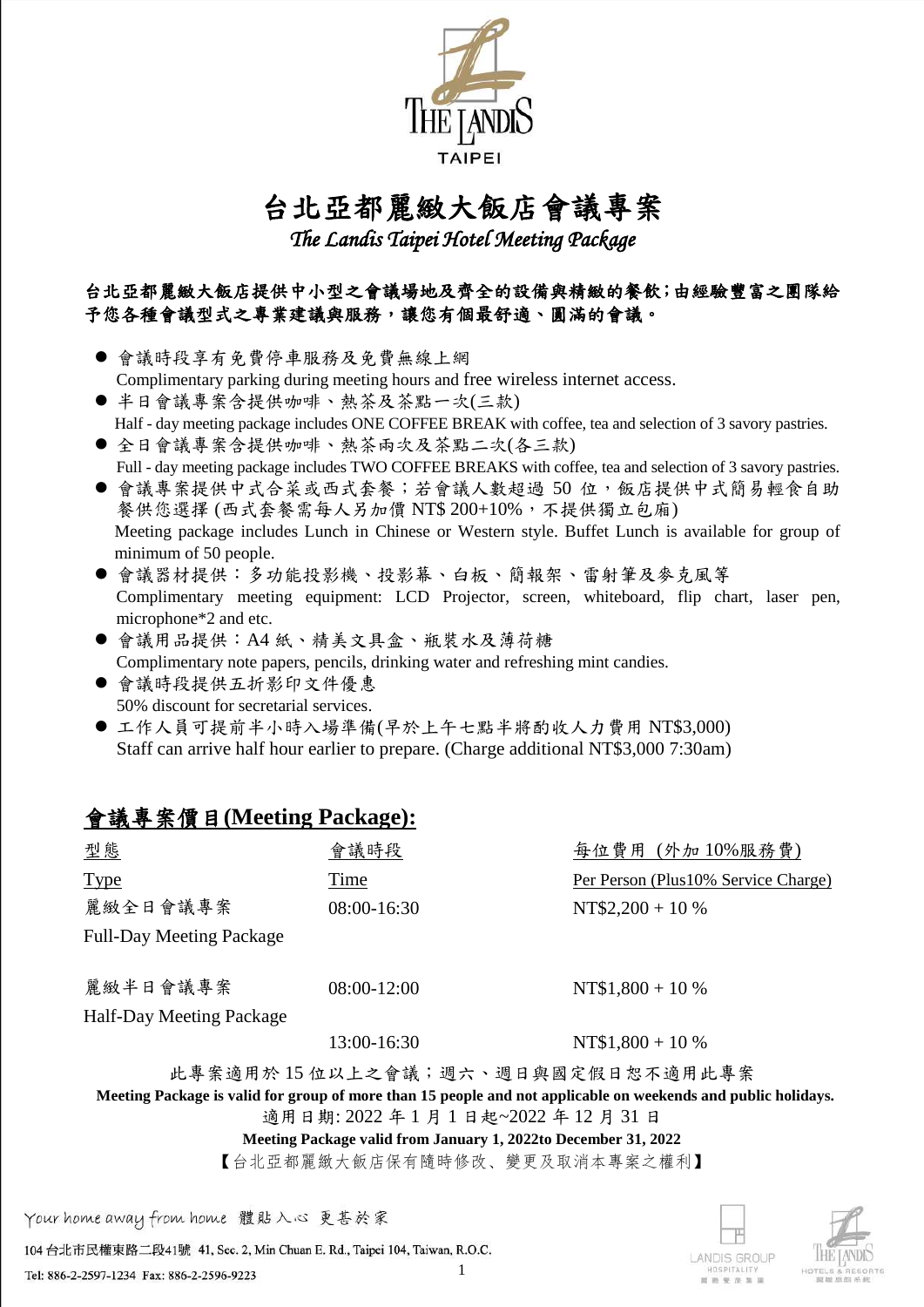

## 宴 會 場 地 一 覽 表

**FUNCTION TYPE AND CAPACITY**

| Floor | Venue                        |     |        | Length Width Height | Area      |                  |                        | Meeting Style Capacity |                                                                      |                                         |                            |                               |                              |                               |                               |
|-------|------------------------------|-----|--------|---------------------|-----------|------------------|------------------------|------------------------|----------------------------------------------------------------------|-----------------------------------------|----------------------------|-------------------------------|------------------------------|-------------------------------|-------------------------------|
| 樓層    | 場地                           | 長   | 寬      | 高                   |           | 面積               |                        | 座位安排及容納人數              |                                                                      |                                         |                            |                               |                              |                               |                               |
|       |                              | Mt. | Mt.    | Mt.                 | 坪<br>Ping | 平方<br>公尺<br>SQM. | 平方<br>英呎<br>Mt Sq. Ft. | U-Shape<br>U 型         | <b>BULGE</b><br><b>BRGIS</b><br>R <sub>max</sub><br>Classroom<br>教室型 | $\frac{50}{20}$<br>靈靈<br>Theater<br>劇場型 | g<br>Ď<br>Hollow Sq<br>口字型 | Round<br>Table<br>圓桌<br>12 人檯 | Round<br>Table<br>圓桌<br>16人檯 | Round<br>Table<br>圓桌<br>20 人檯 | Round<br>Table<br>圓桌<br>24 人檯 |
|       | Tien Hsiang Lo<br>天香樓 VIP-1  |     |        | 2.5                 |           |                  |                        |                        |                                                                      |                                         |                            |                               | $1\mathrm{T}$                |                               |                               |
|       | <b>Banquet Hall</b><br>宴會廳全區 | 21  | 14     | 2.5                 | 97        |                  | 314 3,380              |                        | 120                                                                  | 160                                     |                            | 25T                           |                              |                               |                               |
| B1    | <b>Banquet I</b><br>第一區      | 9   | 6.5    | 2.5                 | 18        | 60               | 645                    | 17                     | 36                                                                   | 40                                      | 22                         | $3T$                          | $1\mathrm{T}$                | 1T                            | 1T                            |
|       | <b>Banquet II</b><br>第二區     | 12  | 6.7    | 2.5                 | 24        | 81               | 860                    | 28                     | 54                                                                   | 60                                      | 34                         | 6T                            | 2T                           | 2T                            | 1T                            |
|       | <b>Banquet III</b><br>第三區    | 14  | 6.5    | 2.5                 | 28        | 91               | 966                    | 28                     | 45                                                                   | 60                                      | 34                         | 5T                            | 2T                           | 2T                            | 1T                            |
|       | Matisse<br>馬諦斯廳              | 8   | 6      | 2.5                 | 20        | 66               | 710                    | 15                     | 30                                                                   | 40                                      | 16                         | $3T$                          | $1\mathrm{T}$                | $1\mathrm{T}$                 | 1T                            |
|       | Le Salon<br>沙龍廳全區            | 14  | 4.4    | 2.5                 | 33        |                  | 109 1,173              | 38                     | 60                                                                   | 62                                      | 42                         | <b>8T</b>                     | $2\mathrm{T}$                | 2T                            | 1T                            |
| 2F    | Le Salon I<br>沙龍廳一區          | 9   | 6.5    | 2.5                 | 19        | 62               | 667                    | 27                     | 45                                                                   | 48                                      | 32                         | $5\mathrm{T}$                 | 2T                           | 1T                            | 1T                            |
|       | Le Salon II<br>沙龍廳二區         | 7   | $\tau$ | 2.5                 | 15        | 42               | 452                    | 16                     | 24                                                                   | 32                                      | 15                         | 2T                            | 1T                           | $1\mathrm{T}$                 |                               |

#### 宴 會 廳 設 備

#### **VENUE CAPACITY**

| 使用人數/Attendee | 場 地/Venue                                              |  |  |  |  |  |
|---------------|--------------------------------------------------------|--|--|--|--|--|
|               | 宴會廳 I 區(Banquet Room I)                                |  |  |  |  |  |
| $10-20$       | 沙龍廳 I 區(Le Salon I)、沙龍廳 II 區(Le Salon II)              |  |  |  |  |  |
|               | 馬諦斯廳 (Matisse Suite)                                   |  |  |  |  |  |
|               | 宴會廳區 II (Banquet Room II)、宴會廳 III 區 (Banquet Room III) |  |  |  |  |  |
| 20-35         | 沙龍廳一區(Le Salon I)                                      |  |  |  |  |  |
|               | 宴會廳區 I+II (Banquet Room I+II)                          |  |  |  |  |  |
| $40 - 60$     | 沙龍廳全區 (Le Salon)                                       |  |  |  |  |  |
| 80-120        | 宴會廳全區 (Banquet Room)                                   |  |  |  |  |  |

Your home away from home 體貼入心 更甚於家

104 台北市民權東路二段41號 41, Sec. 2, Min Chuan E. Rd., Taipei 104, Taiwan, R.O.C.



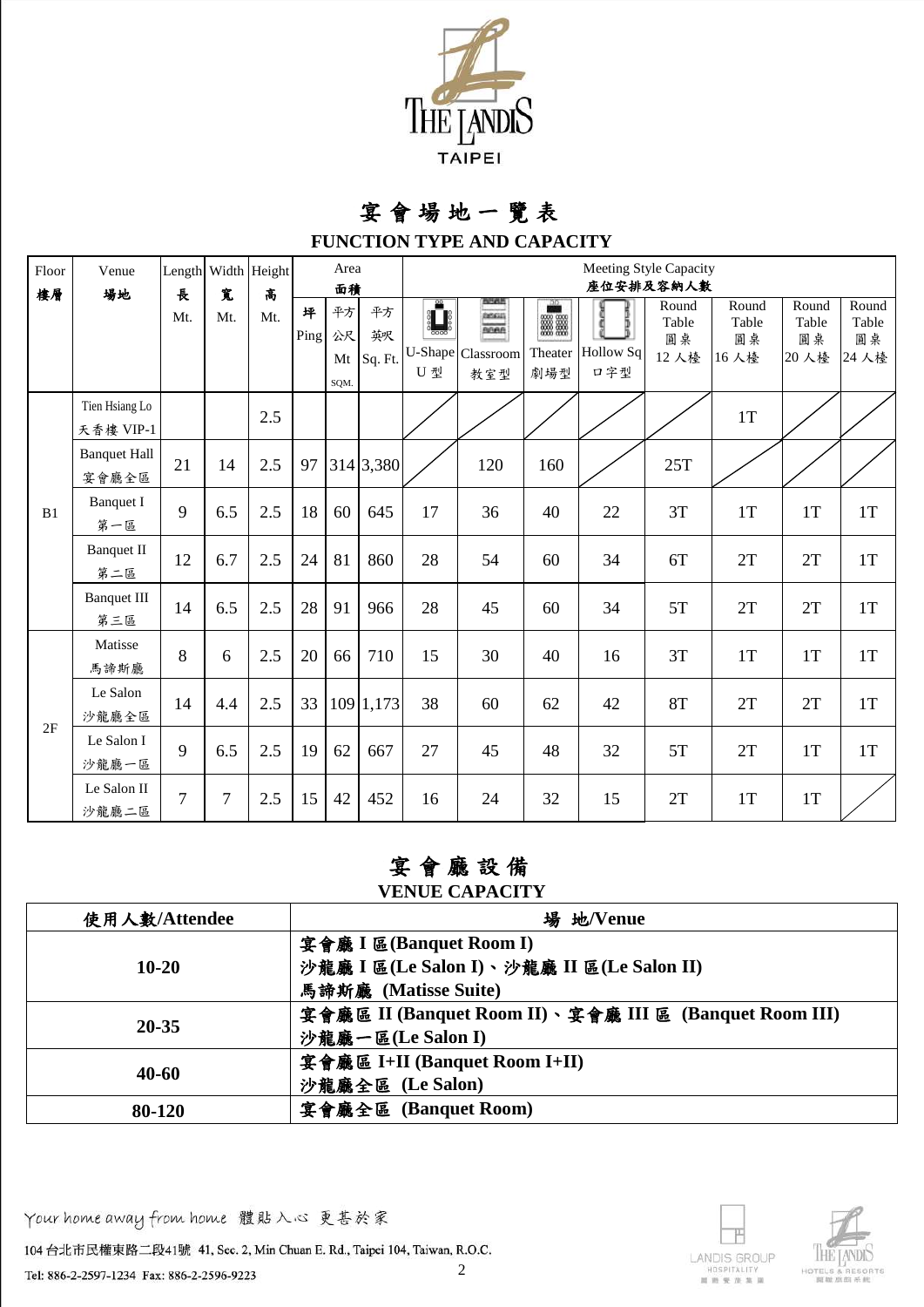

場 地 租 賃 費 用

#### **VENUE RENTAL**

| <b>FLOOR</b> | <b>ROOM</b>                  | <b>RENTAL</b>              |             |                          |                                           |  |  |  |
|--------------|------------------------------|----------------------------|-------------|--------------------------|-------------------------------------------|--|--|--|
| 樓層           | 場地                           | 08:00-12:00<br>13:00-16:30 | 08:00-16:30 | 租金 (NT\$)<br>18:00-21:30 | <b>Overnight Setup</b><br>$00:00 - 08:00$ |  |  |  |
|              | <b>Banquet Hall</b><br>宴會廳全區 | 60,000                     | 100,000     | 170,000                  | 夜間佈置收費<br>5,000/Hr                        |  |  |  |
| B1           | Room I<br>第一區                | 15,000                     | 20,000      | 35,000                   | 2,000/Hr                                  |  |  |  |
|              | Room II<br>第二區               | 20,000                     | 35,000      | 60,000                   | 2,000/Hr                                  |  |  |  |
|              | Room III<br>第三區              | 20,000                     | 35,000      | 60,000                   | 2,000/Hr                                  |  |  |  |
|              | Matisse Suite<br>馬諦斯廳        | 20,000                     | 35,000      | 60,000                   | 2,000/Hr                                  |  |  |  |
| 2F           | Le Salon<br>沙龍廳全區            | 30,000                     | 45,000      | 70,000                   | 2,000/Hr                                  |  |  |  |
|              | Le Salon I<br>沙龍廳一區          | 20,000                     | 35,000      | 60,000                   | 2,000/Hr                                  |  |  |  |
|              | Le Salon II<br>沙龍廳二區         | 15,000                     | 20,000      | 35,000                   | 2,000/Hr                                  |  |  |  |

#### 器 材 價 目 表 **EQUIPMENT**

|                            |               | Rental Price 租 金(NT\$)              |                  |  |
|----------------------------|---------------|-------------------------------------|------------------|--|
| Description                | 器材<br>明細      | $1/2$ Day (4 Hrs)                   | Full Day (8 Hrs) |  |
|                            |               | 半 天                                 | 全天               |  |
| <b>LCD</b> Projector       | 多功能投射系統       | NT\$3,000                           | NT\$5,000        |  |
| Multi System DVD with      | 多功能放影機及32 叶電視 | NT\$2,500                           | NT\$4,000        |  |
| 32" TV                     |               |                                     |                  |  |
| Flipchart                  | 圖表架           |                                     |                  |  |
| <b>White Board</b>         | 白板            | Complimentary 免費提供<br>(需視現場能提供數量而定) |                  |  |
| Podium                     | 講臺            |                                     |                  |  |
| <b>Wireless or Cable</b>   | 無線麥克風設備       | Free for the first two              |                  |  |
| Microphone                 |               | (NT\$500 for each extra)            |                  |  |
| <b>SERVICE</b>             | 服務            |                                     |                  |  |
| • Copy (per page)          | 黑白印(每頁)       | <b>NT\$10</b>                       |                  |  |
| Polycom Phone and Direct   | 八爪魚電話設備       | NT\$3,000                           |                  |  |
| <b>Local Line</b>          | 含市內電話拉線費用     |                                     |                  |  |
|                            | (電話費另計)       | 另計                                  |                  |  |
| <b>Meeting Transformer</b> | 開電箱(220V)     | NT\$8,000                           |                  |  |

Your home away from home 體貼入心 更甚於家

104 台北市民權東路二段41號 41, Sec. 2, Min Chuan E. Rd., Taipei 104, Taiwan, R.O.C. 3



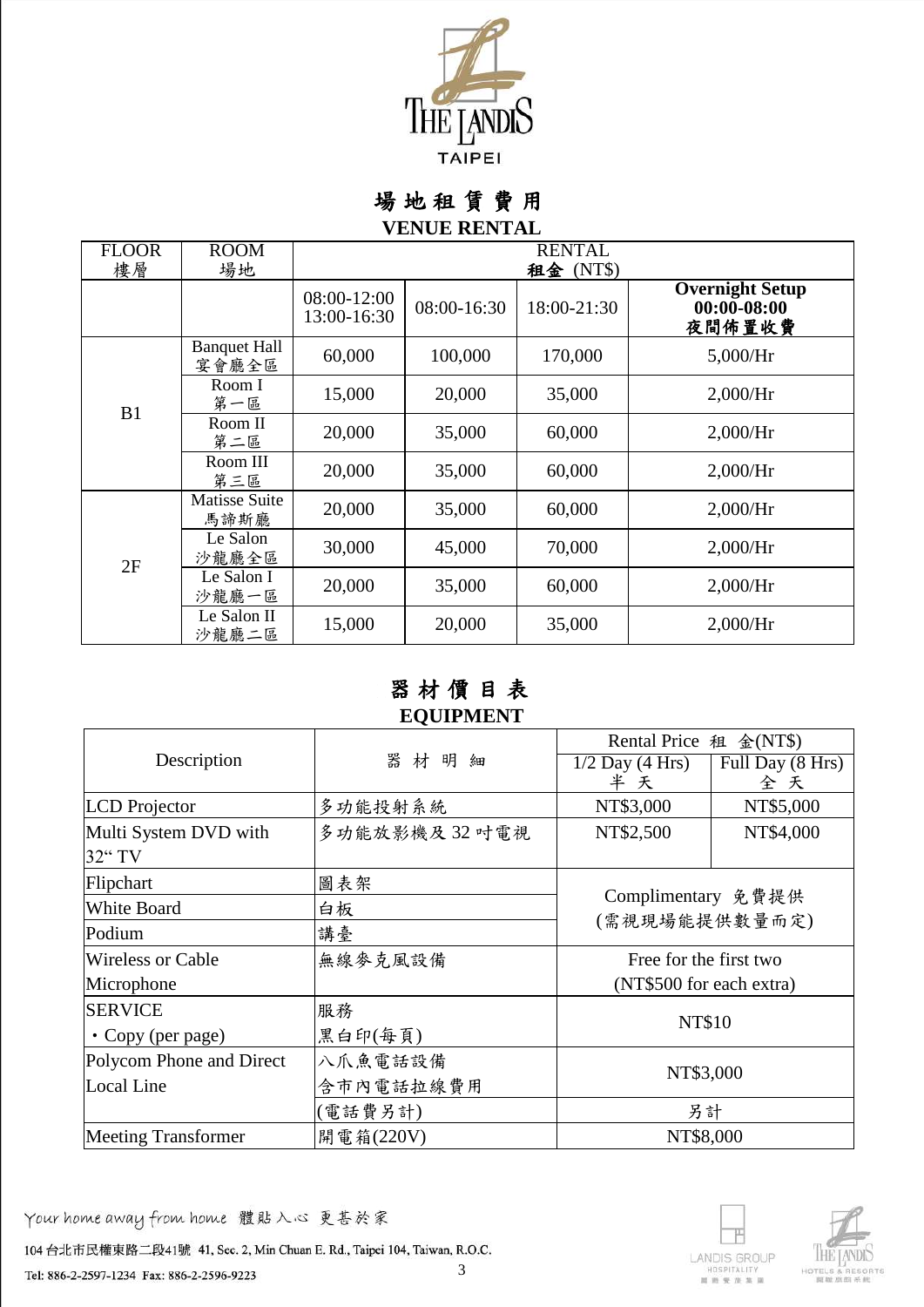

#### 咖 啡 茶 點 **COFFEE BREAK**

#### 新鮮香濃的茶或咖啡,再加上一些小點心,可使您的小憩更完美。

The perfect break from a demanding meeting is a freshly brewed cup of tea or coffee and light refreshments.

| 咖啡茶點套裝                      | 每位 / 每次                  |
|-----------------------------|--------------------------|
| <b>Coffee Break Package</b> | <b>Per Person / Time</b> |

 $每位 / 每次$ 

NT\$ 500+10%

咖啡、紅茶 (無限暢飲) Coffee, Tea Unlimited Drinks NT\$ 250+10% 咖啡、紅茶 任選四款特選茶點 (無限暢飲) Coffee, Tea Unlimited Drinks & 4 of Pastries Delicacies

\*中式茶點僅於下午提供 (Chinese delicacies are for afternoon break only) \*餐點內容不定期變動 (Subject to change without notice) \*標示"▲"為奶蛋素;標示"■"為全素 ("▲": OVO-LACTO;"■":VEGETARIAN)

| 全天候特選茶點<br><b>All Day Break Selection of preferences</b> |                            |            |                                       |  |  |  |  |
|----------------------------------------------------------|----------------------------|------------|---------------------------------------|--|--|--|--|
| ▲可麗露                                                     | $\triangle$ Cannele        | ▲迷你可頌      | ▲ Mini Croissant                      |  |  |  |  |
| ▲瑪德蓮                                                     | $\triangle$ Madeleines     | 開放型三明治(鹹)  | Open Sandwich                         |  |  |  |  |
| ▲手工餅乾                                                    | ▲ Homemade Cookies         | 迷你三明治(鹹)   | Mini Sandwich                         |  |  |  |  |
| ▲水果塔                                                     | ▲ Fruit Tart               | 迷你可頌三明治(鹹) | Mini Croissant Sandwich               |  |  |  |  |
| ▲馬卡龍                                                     | $\triangle$ Macaron        | 培根餐包(鹹)    | <b>Bacon Bread</b>                    |  |  |  |  |
| ▲起士蛋糕                                                    | $\triangle$ Cheese Cake    | 迷你鹹塔(鹹)    | Mini Quiche                           |  |  |  |  |
| ▲司康                                                      | $\triangle$ Scone          | 火腿乳酪小泡芙    | Ham and Cheese Puffs                  |  |  |  |  |
| ▲巧克力蛋糕                                                   | $\triangle$ Chocolate Cake | 燻鮭酸豆小漢堡    | Mini Smoked Salmon and Capers Burgers |  |  |  |  |
| ▲牛奶麵包(甜)                                                 | ▲ Milk Bread               | ▲乳酪球       | Cheese Ball Cake                      |  |  |  |  |
| ▲巧克力丹麥麵包                                                 | Chocolate Danish           | ▲葡式蛋塔      | Portuguese egg tarts                  |  |  |  |  |

\*三明治類可事前安排奶蛋素。(**Sandwich** could choose OVO-LACTO in advance.)

| 下午時段特選茶點<br><b>Afternoon Break Selection of preferences</b> |                                      |        |                                   |  |  |  |  |
|-------------------------------------------------------------|--------------------------------------|--------|-----------------------------------|--|--|--|--|
| 圓籠蒸燒賣                                                       | Shumai                               | ■上素蒸餃  | Steamed Vegetables Dumplings      |  |  |  |  |
| 一口叉燒酥                                                       | <b>Baked Barbecued Pork Pie</b>      | ■芝麻小鍋餅 | Grilled Pancake with Date Paste   |  |  |  |  |
| 芝麻甜酥餅                                                       | Baked Sesame Seed Pasted Pie         | ▲豆沙小包  | <b>▲Steamed Red Bean Dumpling</b> |  |  |  |  |
| 蟹殻黄酥餅                                                       | <b>Backed Scallion and Pork Cake</b> | ▲奶黄包   | ▲ Steamed Custard Bun             |  |  |  |  |
| 蘿蔔絲酥餅                                                       | <b>Baked Turnip Cake</b>             | ■新鮮水果  | <b>Fresh Furits Platter</b>       |  |  |  |  |

\*標示"▲"為奶蛋素;標示"■"為全素 ("▲": OVO-LACTO VEGETAIRAN; "■":VEGETAIRAN) \*中式茶點僅於下午提供( Chinese delicacies are for afternoon break only)

Your home away from home 體貼入心 更甚於家

104 台北市民權東路二段41號 41, Sec. 2, Min Chuan E. Rd., Taipei 104, Taiwan, R.O.C.



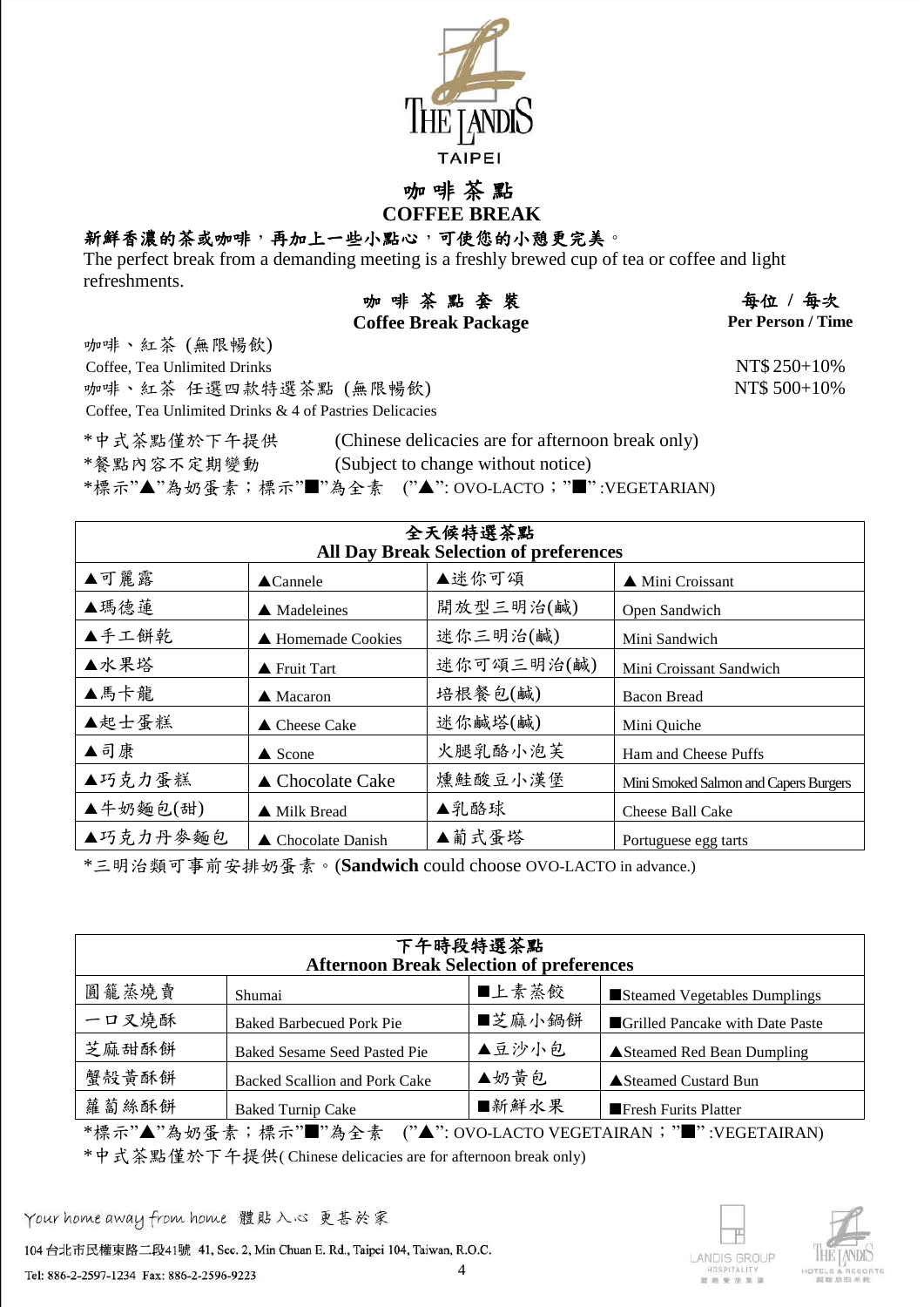

# 天香樓杭式合菜午餐菜單

Meeting Package Chinese Lunch Menu

### 前菜 **Appetizers**

六選二 Choice of Two

花雕醉雞雙拼盤 Two-in-one Cold Plate Includes Drunken Chicken

杭式燻魚雙拼盤 Two-in-one Cold Plate Includes Smoked Grass Carp Maw "Hangzhou Style"

> 蔥開毛豆炒蝦仁 Stir Fried Shrimp with Green Soy Bean

油淋生爆酥鱔背 Deep Fried Water Eels served with Black Vinegar Sauce

金沙洋菇鮮蝦仁 Stir Fried Mushroom and Shrimp with Salted Egg Yolk

香醬彩椒炒雙鮮 Stir Fried Sea and Land Meals with Mixed Sweet Pepper 畜禽饌 **Poultry**

六選二 Choice of Two

天香左宗棠雞球 Stir Fried Chicken with Garlic and Chili "General Tso" Style

> 天香宮保嫩雞球 Kung Pao Chicken

香醬杏菇炒牛肉 Wok Fried Beef with King Oyster Mushroom

老少筍慢煨腩肉 Braised Pork Belly with Bamboo Shoot in Soy Sauce

> 紅煨香芋嫩子排 Pork Spare Ribs with Taro in Soy Sauce

花雕東坡腩肉片 Slowly Braised Sliced Pork Belly "Don-Po" Style

| 湯品 Soup                                                   | 海鮮 Seafood                                                         | 時蔬 Vegetables                                |
|-----------------------------------------------------------|--------------------------------------------------------------------|----------------------------------------------|
| 三選一 Choice of One                                         | 三選一 Choice of One                                                  | 三選一 Choice of One                            |
| 火腿鮮筍燉雞湯<br>Stewed Chicken with Ham and<br>Bamboo Shoots   | 辣醬肉末蒸鮮魚<br>Steamed Fresh Fish with Ground Pork<br>in Spicy Sauce   | 鮮菇清炒小棠菜<br>Stir Fried Bok Choy with Mushroom |
| 西湖宋嫂鮮魚羹<br>"Madame Sung" Fish Soup                        | 西湖醋溜嫩河鮮<br>Poached Fish served with Black<br>Vinegar Sauce         | 清炒蒜香高麗菜<br>Stir Fried Cabbage with Garlic    |
| 綠豆薏仁燉雞湯<br>Stewed Chicken with Green Bean and<br>Myotonin | 花雕雪筍蒸鮮魚<br>Steamed Yellow Fish with Bamboo<br>Shoots in "Hua-Diaw" | 蒽開包心牙白菜<br>Stir Fried Cabbage with Scallions |

(此份為參考菜單,將依當季食材調整)

Ingredients may be changed due to seasonal availability, Menu for reference only.

Your home away from home 體貼入心 更甚於家

104 台北市民權東路二段41號 41, Sec. 2, Min Chuan E. Rd., Taipei 104, Taiwan, R.O.C.

Tel: 886-2-2597-1234 Fax: 886-2-2596-9223